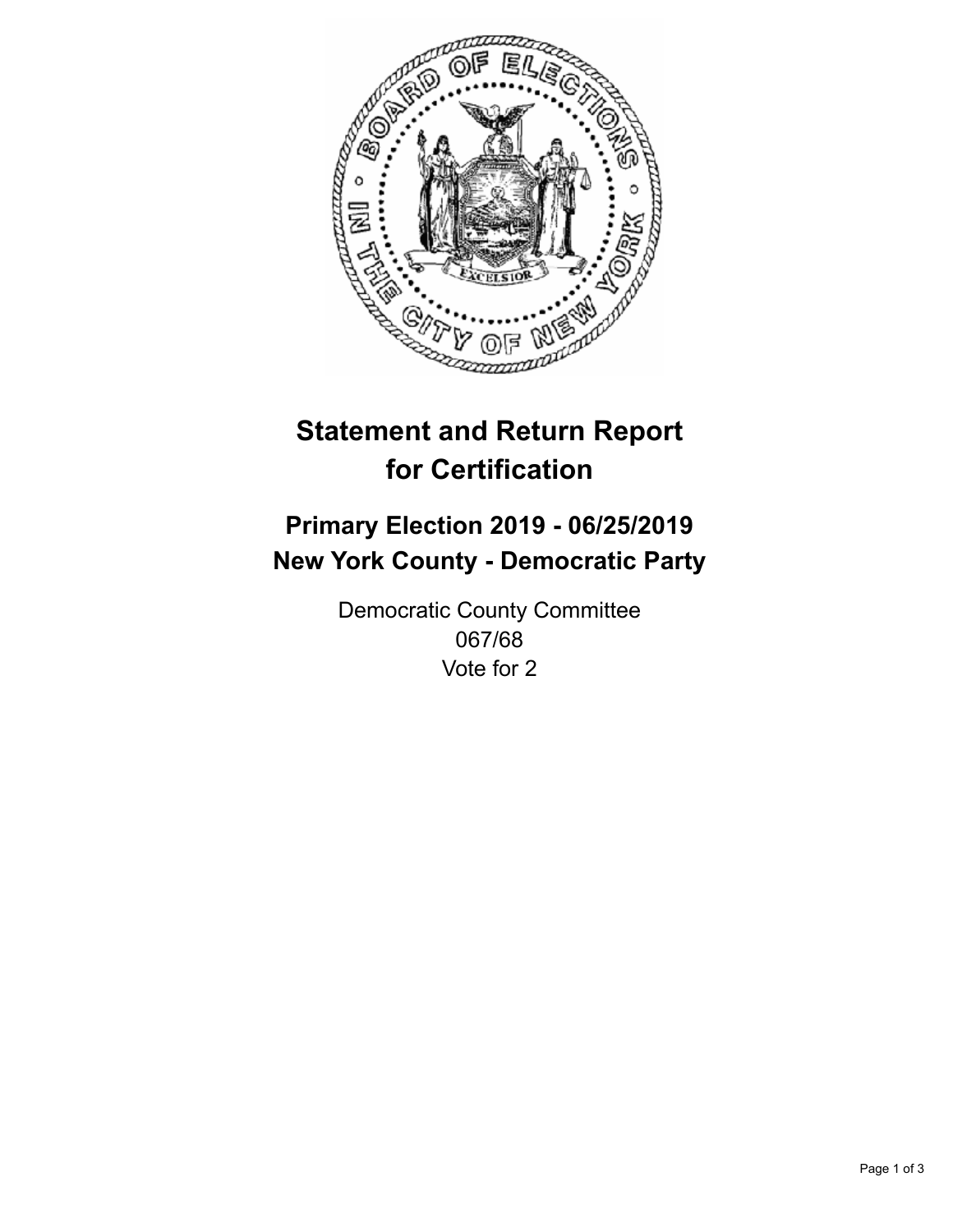

## **Assembly District 68**

| <b>PUBLIC COUNTER</b>                                    | 9  |
|----------------------------------------------------------|----|
| <b>MANUALLY COUNTED EMERGENCY</b>                        | 0  |
| ABSENTEE / MILITARY                                      | 0  |
| AFFIDAVIT                                                | 0  |
| <b>Total Ballots</b>                                     | 9  |
| Less - Inapplicable Federal/Special Presidential Ballots | 0  |
| <b>Total Applicable Ballots</b>                          | 9  |
| <b>LAUREN HERNANDEZ</b>                                  | 7  |
| <b>MANUEL CABAN</b>                                      | 0  |
| <b>JUDITH RODRIGUEZ</b>                                  | 4  |
| ROBERT SCOTT                                             | 3  |
| <b>Total Votes</b>                                       | 14 |
| Unrecorded                                               | 4  |